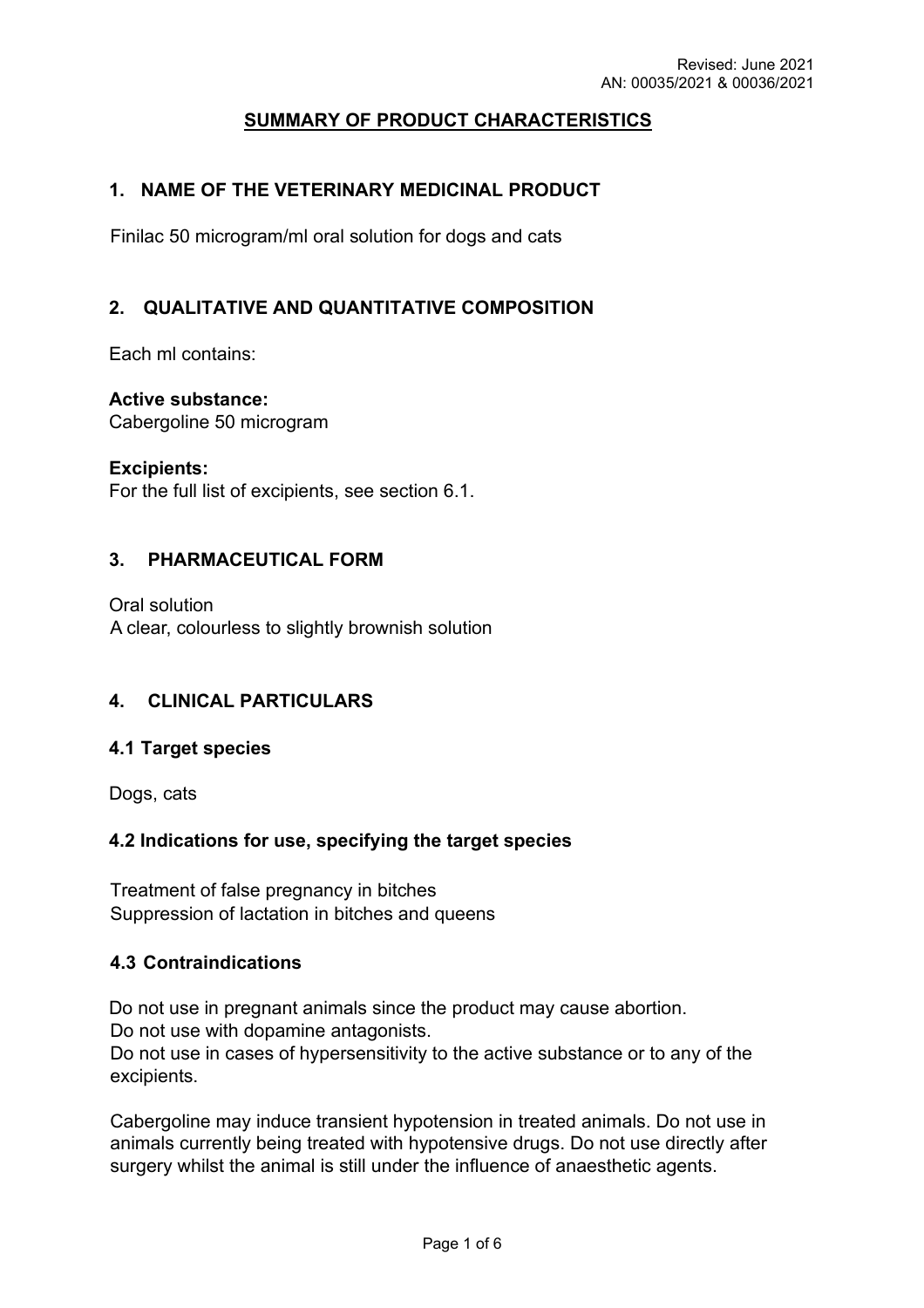### **4.4 Special warnings for each target species**

Additional supportive treatments should involve restriction of water and carbohydrate intake and increased exercise.

#### **4.5 Special precautions for use**

#### Special precautions for use in animals

Caution is recommended in animals with significantly impaired liver function

### Special precautions to be taken by the person administering the veterinary medicinal product to animals

Wash hands after use.

Avoid contact with skin and eyes. Wash off any splashes immediately.

Women of childbearing potential and breast-feeding woman should not handle the product or should wear impervious gloves when administering the product.

If you know you are hypersensitive to cabergoline or any of the other ingredients in the product, you should avoid contact with the product.

Do not leave unattended filled syringes in the presence of children. In the event of accidental ingestion, particularly by a child, seek medical attention immediately and show the package leaflet or the label to the physician.

### **4.6 Adverse reactions (frequency and seriousness)**

In very rare cases a transient hypotension may occur

Possible adverse effects are:

- *-* sleepiness
- *-* anorexia
- *-* vomiting

These adverse effects are usually of a moderate and transient nature.

Vomiting usually only occurs after the first administration. In this case treatment should not be stopped, since the vomiting is unlikely to reoccur after the following administrations.

In very rare cases allergic reactions may occur, such as oedema, urticaria, dermatitis and pruritus.

In very rare cases neurological symptoms may occur, such as sleepiness, muscle tremor, ataxia, hyperactivity and convulsions.

The frequency of adverse reactions is defined using the following convention:

- very common (more than 1 in 10 animals treated displaying adverse reaction(s))
- common (more than 1 but less than 10 animals in 100 animals treated)
- uncommon (more than 1 but less than 10 animals in 1,000 animals treated)
- rare (more than 1 but less than 10 animals in 10,000 animals treated)
- very rare (less than 1 animal in 10,000 animals treated, including isolated reports).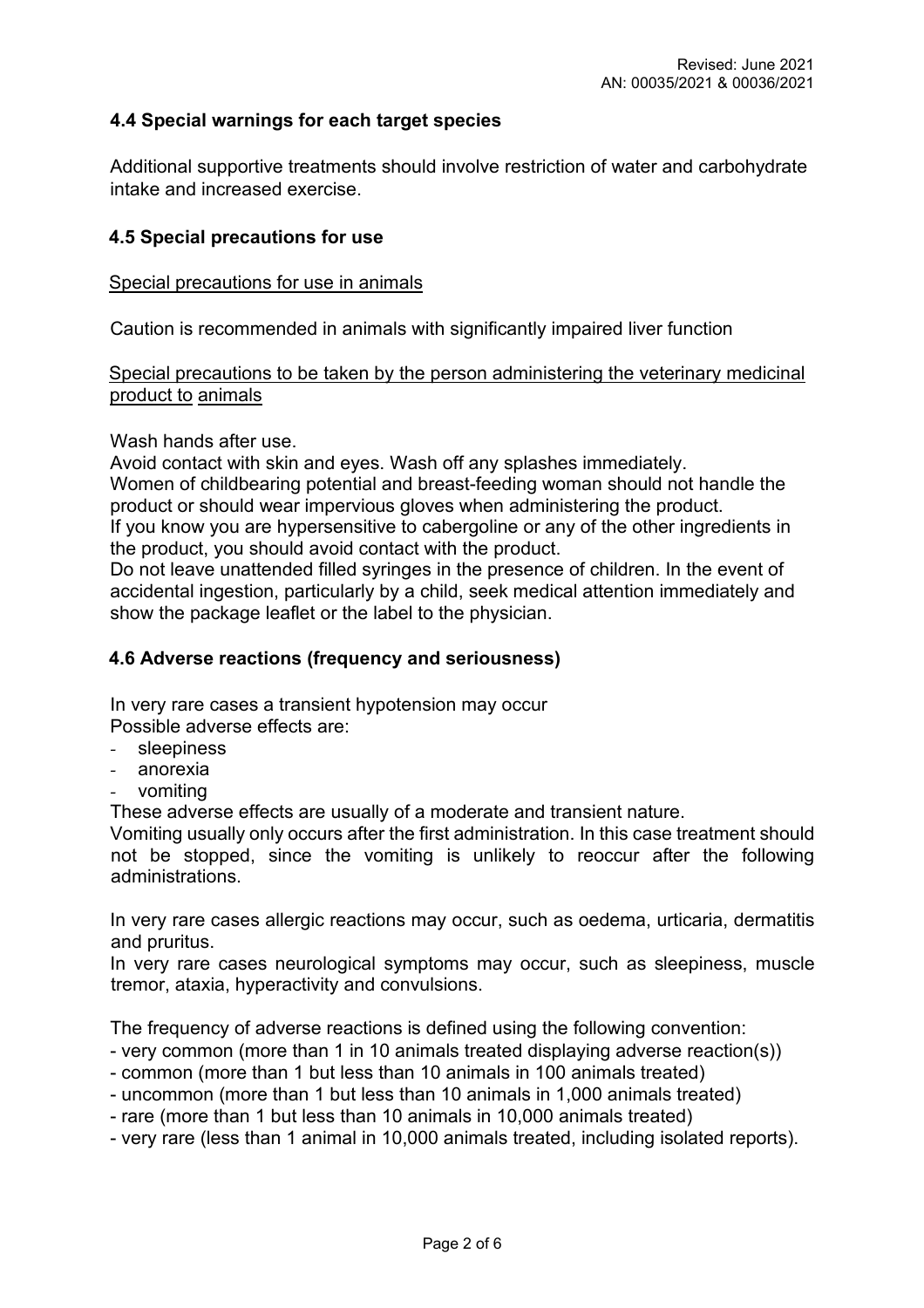### **4.7 Use during pregnancy and lactation**

Cabergoline has the capacity to cause abortion in the later stages of pregnancy and should not be used in pregnant animals. Differential diagnosis between pregnancy and false pregnancy should be made correctly.

The product is indicated for the suppression of lactation: inhibition of prolactin secretion by cabergoline results in a rapid cessation of lactation and a reduction in the size of the mammary glands. The product should not be used in lactating animals unless suppression of lactation is required.

### **4.8 Interaction with other medicinal products and other forms of interaction**

Since cabergoline exerts its therapeutic effect by direct stimulation of dopamine receptors, the product should not be administered concurrently with drugs which have dopamine antagonist activity (such as phenothiazines, butyrophenones, metoclopramide), as these might reduce its prolactin inhibiting effects. See also section 4.3.

Since cabergoline may induce transient hypotension, the product should not be used in animals concurrently treated with hypotensive drugs. See also section 4.3 and 4.6.

### **4.9 Amounts to be administered and administration route**

The product should be administered orally either directly into the mouth or by mixing with food.

The dosage is 0.1 ml/kg bodyweight (equivalent to 5 microgram/kg bodyweight of cabergoline) once daily for 4-6 consecutive days, depending on the severity of the clinical condition.

If the signs fail to resolve after a single course of treatment, or if they recur after the end of treatment, then the course of treatment may be repeated.

The weight of treated animal should be accurately determined before administration.

### **4.10 Overdose (symptoms, emergency procedures, antidotes), if necessary**

The experimental data indicate that a single overdose with cabergoline might result in an increased likelihood of post-treatment vomiting, and possibly an increase in posttreatment hypotension.

General supportive measures should be undertaken to remove any unabsorbed drug and maintain blood pressure, if necessary. As an antidote, the parenteral administration of dopamine antagonist drugs such as metoclopramide might be considered.

### **4.11 Withdrawal period**

Not applicable.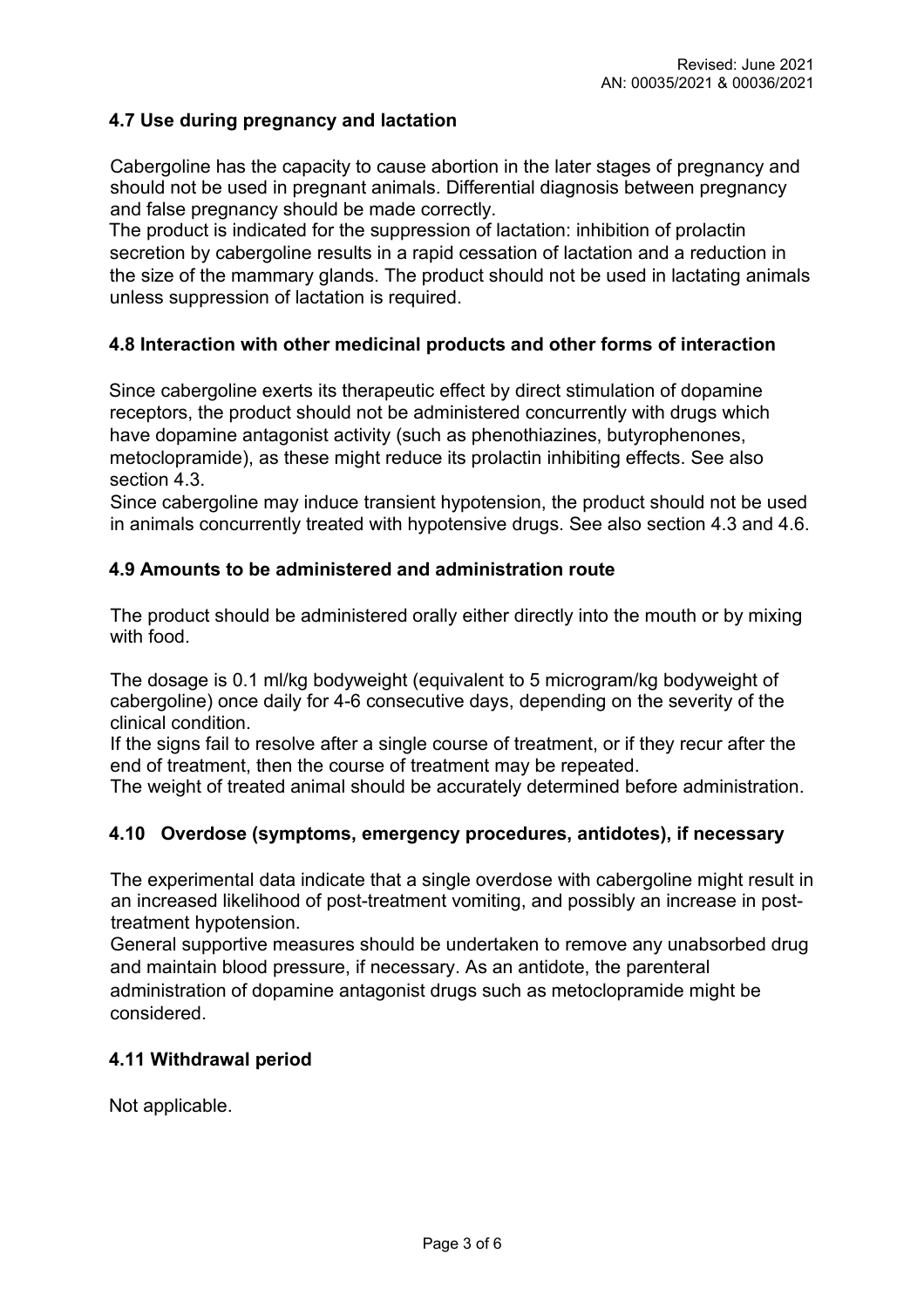## **5. PHARMACOLOGICAL PROPERTIES**

Pharmacotherapeutic group: prolactine inhibitors, cabergoline ATCvet code: QG02CB03.

### **5.1 Pharmacodynamic properties**

Cabergoline is an ergoline derivative. It has dopaminergic activity which leads to inhibition of prolactin secretion by the anterior pituitary. The mechanism of action of cabergoline was studied in *in vitro* and *in vivo* models. The most important details are outlined below:

• Cabergoline inhibits prolactin secretion by the pituitary gland and inhibits all prolactin dependent processes, such as lactation. Maximum inhibition is achieved after 4 to 8 hours and lasts several days depending on the administered dose.

• Cabergoline has no other effects on the endocrine system besides the inhibition of prolactin secretion.

- Cabergoline is a dopamine agonist in the central nervous system by selective interaction with the dopaminergic  $D_2$  receptors.
- Cabergoline has affinity for the noradrenergic receptors, however, this does not cause interference with the noradrenalin and serotonin metabolism.
- Cabergoline is an emetic, like the other ergoline derivatives (in potency comparable to bromocriptine and pergolide).

### **5.2 Pharmacokinetic particulars**

No pharmacokinetic data are available for the recommended dosing regimen in dogs and cats.

Pharmacokinetic studies in dogs were performed with a daily dose of 80 µg/kg bodyweight (16 times the recommended dose). Dogs were treated for 30 days; pharmacokinetic assessments made on day 1 and 28.

Absorption:

- Tmax = 1 hour on day 1 and 0.5-2 hours (mean 75 minutes) on day  $28$ :
- Cmax ranged from 1140 to 3155 pg/ml (mean 2147 pg/ml) on day 1 and from 455 to 4217 pg/ml (mean 2336 pg/ml) on day 28:
- $\blacksquare$  AUC (0-24 h) on day 1 ranged from 3896 to 10216 pg.h.ml-1 (mean 7056 pg.h.ml-1) and on day 28 from 3231 to 19043 pg.h.ml-1 (mean 11137 pg.h.ml-1).

Elimination:

Plasma half life in dogs t<sup>1/2</sup> on day 1  $\sim$  19 hours; t<sup>1</sup>/<sub>2</sub> on day 28  $\sim$  10 hours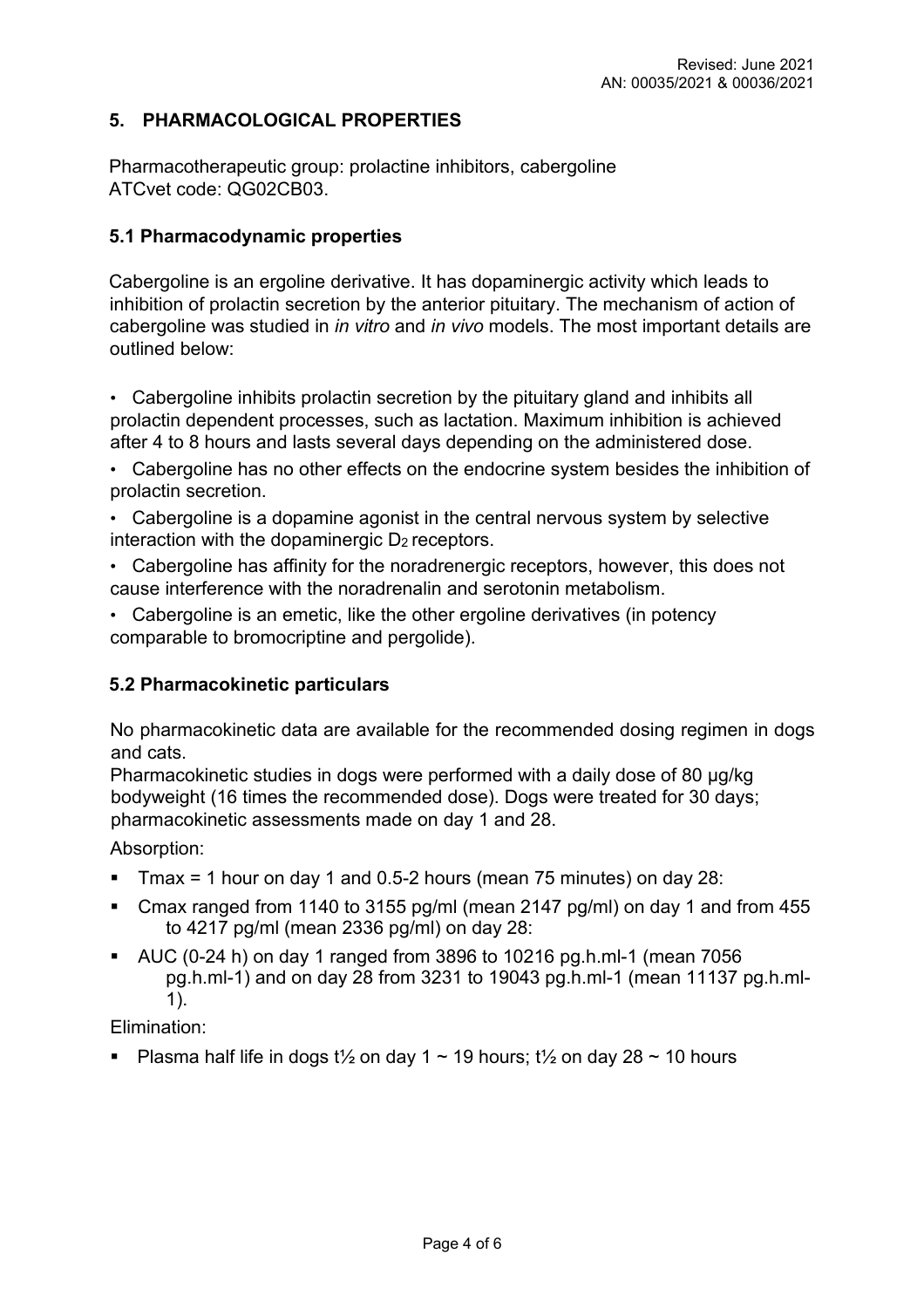## **6. PHARMACEUTICAL PARTICULARS**

### **6.1 List of excipients**

Triglycerides, Medium chain

## **6.2 Major incompatibilities**

The veterinary medicinal product must not be mixed with other aqueous solutions (e.g. milk).

In the absence of compatibility studies, this veterinary medicinal product must not be mixed with other veterinary medicinal products.

### **6.3 Shelf life**

Shelf life of the veterinary medicinal product as packaged for sale: 3 years.

Shelf life after first opening the immediate packaging: 28 days.

### **6.4 Special precautions for storage**

Do not store above 30 °C.

Keep the bottle in the outer carton in order to protect from light.

### **6.5 Nature and composition of immediate packaging**

3 ml (in a bottle of 5 ml capacity), 10 ml, 15 ml, 25 ml and 50 ml brown Type III glass bottle closed by a conical 'Luer slip' syringe adapter (low density polyethylene) and a screw cap (high density polyethylene). The bottles are packed in a cardboard box. The 1 ml and 3 ml plastic oral syringes will be enclosed in all package sizes.

Not all pack sizes may be marketed.

### **6.6 Special precautions for the disposal of unused veterinary medicinal product or waste materials derived from the use of such products**

Any unused veterinary medicinal product or waste materials derived from such veterinary medicinal product should be disposed of in accordance with local requirements.

### **7. MARKETING AUTHORISATION HOLDER**

Le Vet. Beheer B.V. Wilgenweg 7 3421 TV Oudewater The Netherlands